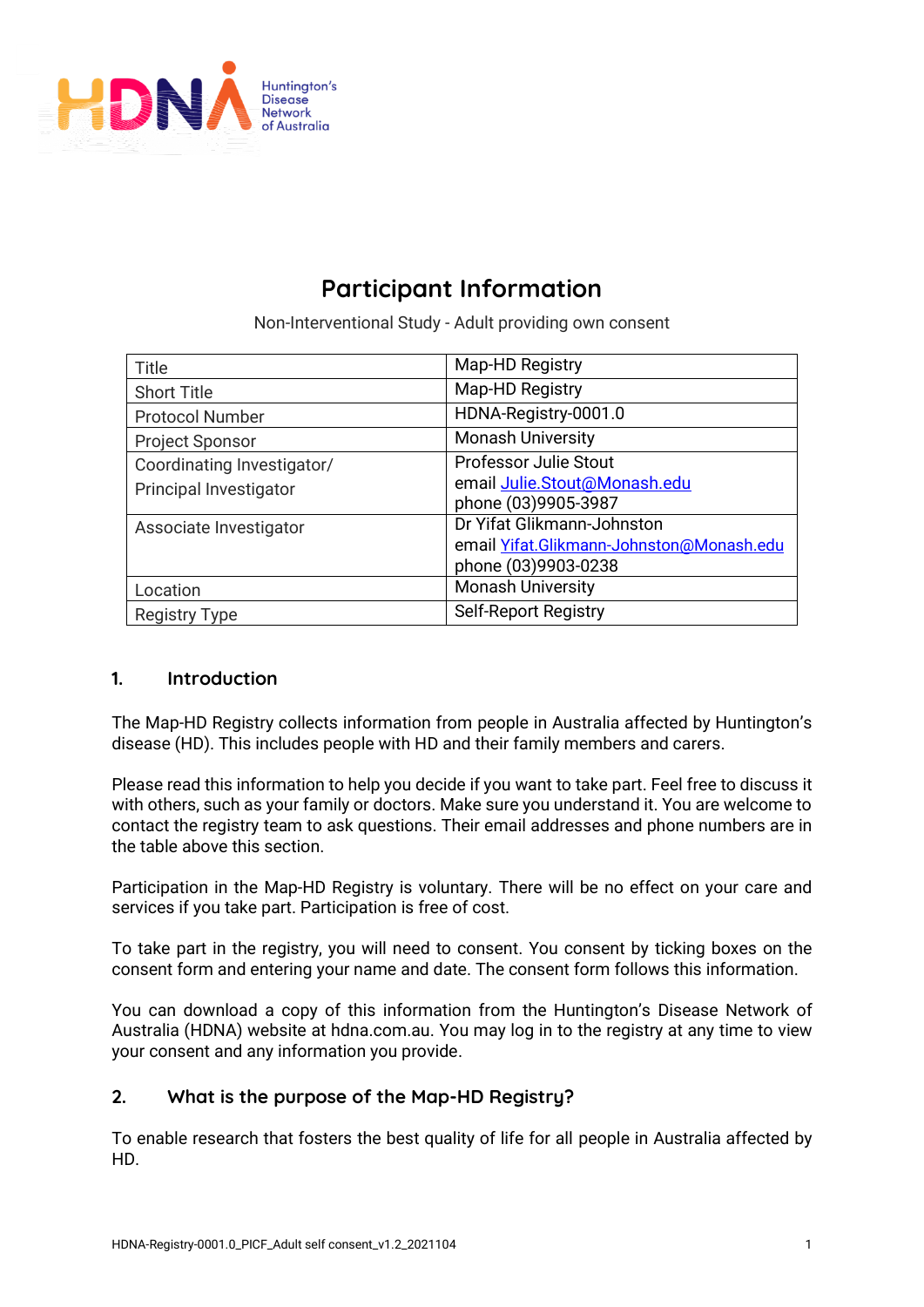

The registry is the first-ever collection of data from people across Australia aimed at:

- Finding people that may benefit from new services and treatments
- Increasing the efficiency of HD research in Australia
- Connecting people to research and clinical trial opportunities
- Generating new knowledge about HD to help find treatments and improve care

# **3. What information do I need to provide if I join the Map-HD Registry?**

To participate in the Map-HD Registry, you first need to provide consent. You then answer questions about yourself in the Map-HD Registry portal.

Some questions are REQUIRED. They take about 10 minutes to complete:

- Your first and last name
- Your date of birth
- Your post code
- How you prefer us to contact you in future (via text, email, phone call or post)
- Your sex and gender
- Whether you have had a blood test for the HD gene
- Whether you have been diagnosed with HD

Other questions are OPTIONAL. They take about 20 minutes to complete:

- Your CAG-expansion (or repeat number) if you have had the HD genetic test
- Which HD specialist clinicians or services you use, if any
- How far you travel to clinical appointments
- If you have accessed the National Disability Insurance Scheme (NDIS) or Aged Care services

### Additional options: **If you agree**

- We will provide your contact details to an HD State Association.
- We will use your first and last name, address, date of birth, sex and a data linkage ID for linking to other datasets.
- We will contact you from time to time to request that you provide additional information to the registry and updates.
- We may contact you about OPTIONAL research or clinical trial opportunities, HD related services or activities.

# **4. What steps do I need to take to join the Map-HD Registry?**

To join the registry:

Step 1: Create an account by entering a username and password. Your account is stored on a secure and private Map-HD Registry portal.

Use your account whenever you log in. You can register more than one person with your account. For example, using your account, you may register yourself and a person you care for.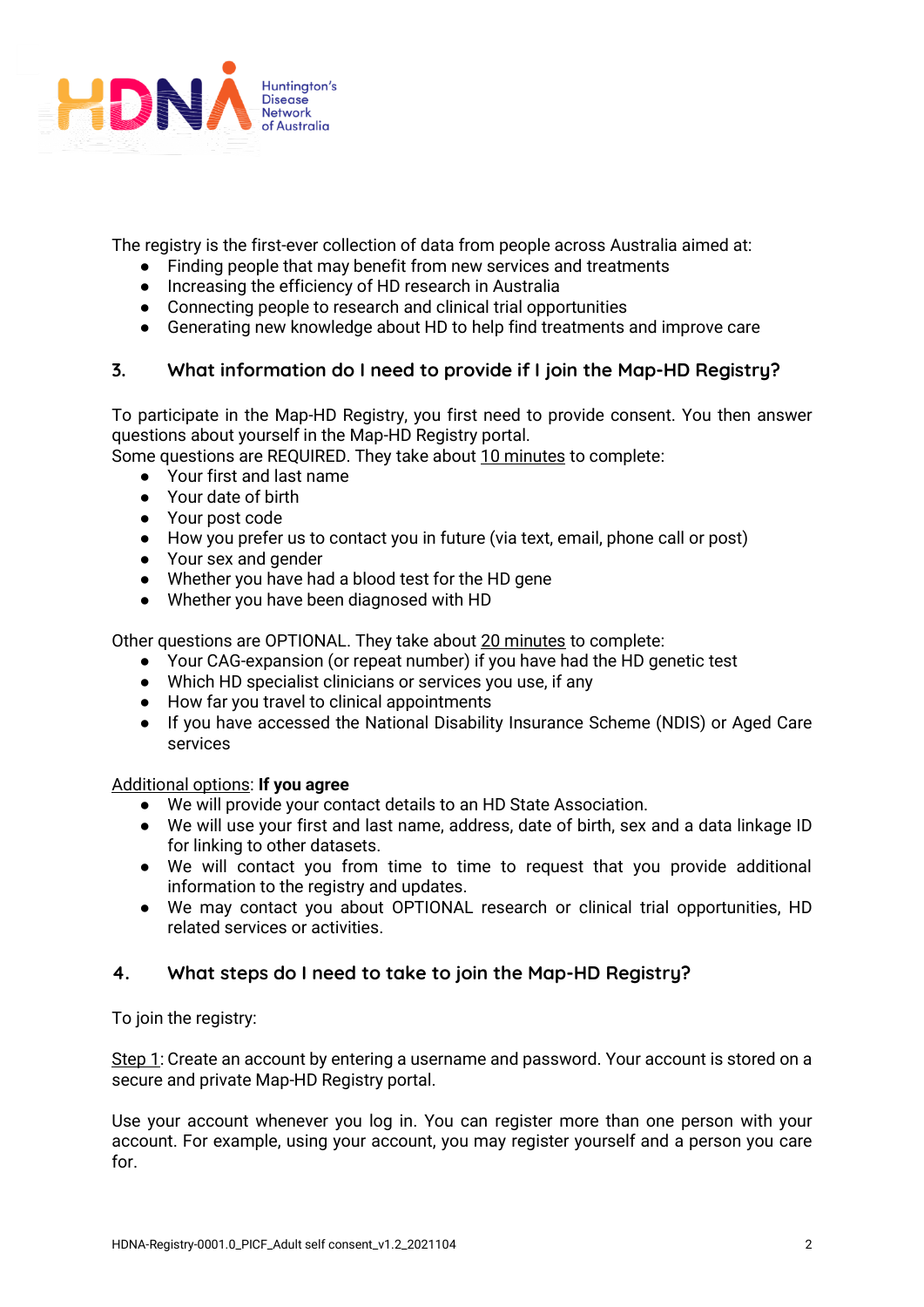

Each person registered has their own consent. The registry separates each person's information. Each person's record is their profile.

Step 2: Read this Participant Information or watch the video, if available. Make sure you understand the information. If you have any questions, get them answered before continuing.

Step 3: Read the REQUIRED Consent Agreement. Tick the boxes if you agree to the statements.

Step 4: Read the OPTIONAL Consent Agreement that follows. Tick the boxes if you agree to the statements.

Step 5: Where you see 'Declaration by Participant', fill in your name and the date. By filling in your name you are consenting to participate.

Step 6: The registry gives you questions to complete. You can ask someone you trust to assist you in completing the questions.

You can look at a summary of the responses by going to the summary page. The summary page allows you to change your response to the optional consent items if you change your mind.

## **5. Can I stop before answering all the questions and complete some questions later?**

Yes. You may log out and back in at any time.

When answering questions, each page saves when you click the 'Save and Continue' button. If you leave a page before clicking 'Save and Continue' that information will not save.

### **6. What will happen with the data I provide?**

The Map-HD Registry is housed at Monash University, in Victoria, on secured computer systems.

Monash University will use information you provide for the purposes described in this document.

No records will be released with identifying information EXCEPT if you provide clear permission to do so.

#### **Sharing of de-identified data from the Map-HD Registry**

Before sharing data, personal information is removed. For example, your name and address are removed. All information that could identify a particular person is removed. The data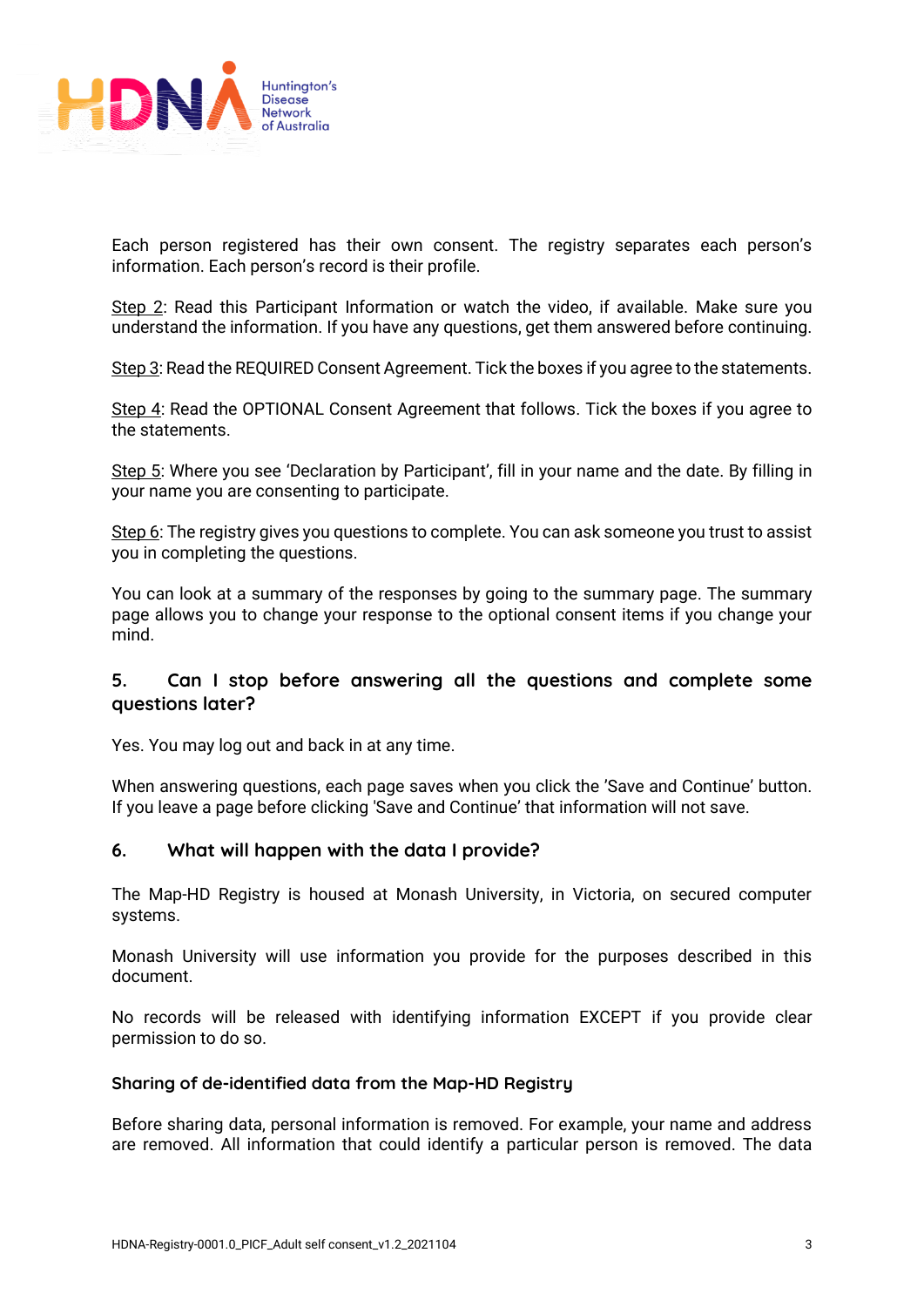

without personal information is called **de-identified data**. De-identification protects the identity of people included in the registry.

We plan to share data with researchers, clinicians, HD State Associations, Government, and industry. To obtain data, a formal request must be made to the Map-HD Steering Committee. The purpose of sharing of data is to help generate new understanding of HD and to help find treatments.

Findings will be published in journals. Researchers may describe the findings in talks in Australia and overseas. We will share findings in newsletters, social media and other media. We will describe the de-identified data.

#### OPTIONAL: Sharing your contact details with a selected HD State Association

You can choose to share your name and contact details with an HD State Association. HD State Associations provide supports for people with HD, their families and carers.

#### OPTIONAL: Data Linkage

We want to create a complete picture of HD in Australia. To make a complete picture, we will link the Map-HD Registry dataset with other datasets. Some examples are:

- Medicare (MBS)
- Pharmaceutical Benefits Scheme (PBS)
- National Disability Insurance Scheme (NDIS)
- Australian Institute of Health and Welfare (AIHW), and
- Clinical and research data linked to the people who participate in the registry.

Data linkage processes may require additional informed consent. If needed, someone from the Map-HD Registry team will contact you.

Some people in the Map-HD Registry are in Enroll-HD as well. Enroll-HD is a worldwide study for HD families. It is only available at a few centres in Australia. Specific consent is needed for data linkage with Enroll-HD. If you consent to your data being linked to Enroll-HD, we will contact your Enroll-HD site. The details we will share with your Enroll-HD site are:

- first name
- last name
- date of birth
- address
- sex
- data linkage ID

This information enables the CHDI Foundation to link records between the Map-HD Registry and the Enroll-HD study. The CHDI Foundation is the organisation that funds the Enroll-HD study.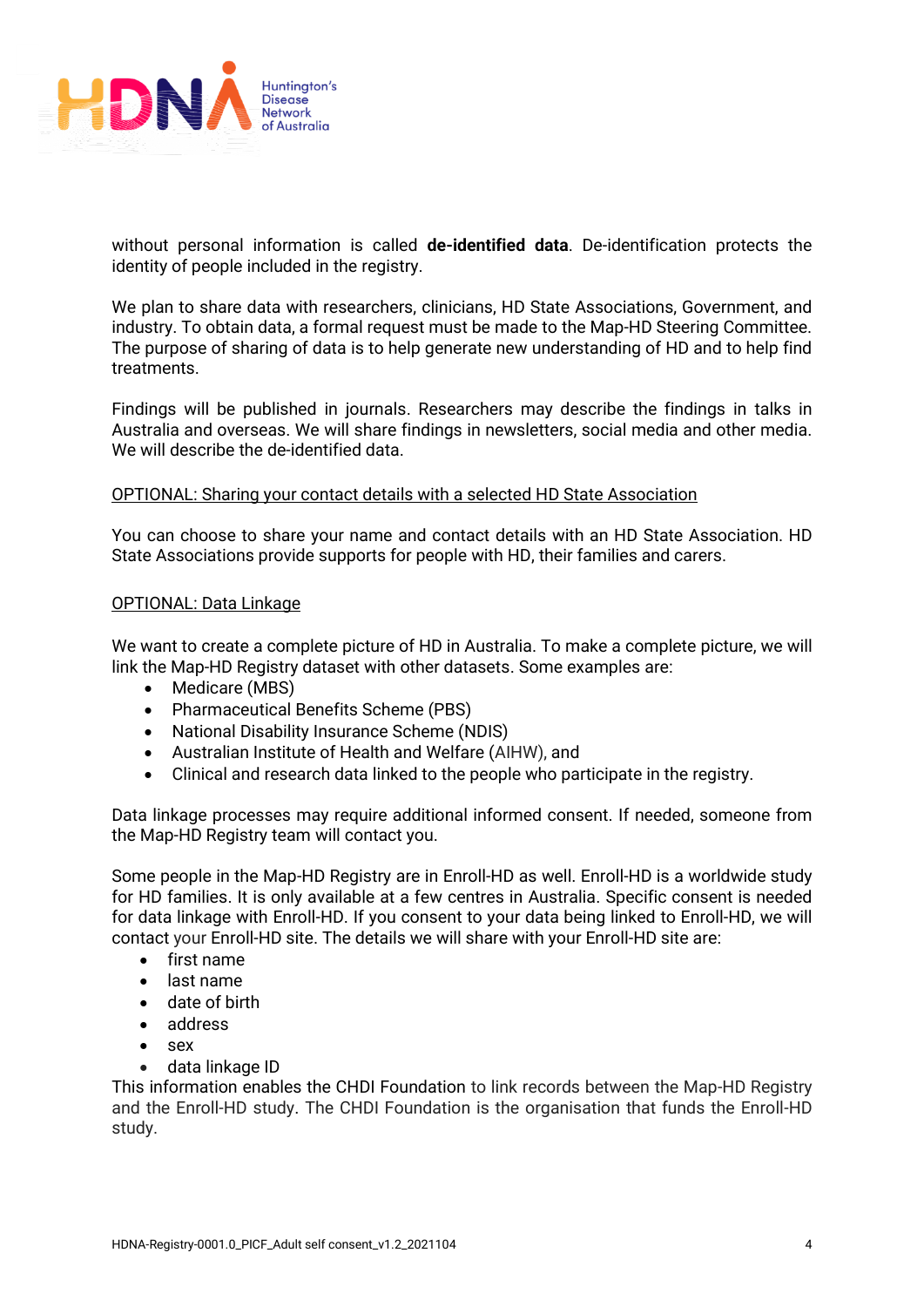

Participation in data linkage is optional. To participate in data linkage, you must tick boxes in the Data Linkage section in the consent form.

# **7. What are the possible benefits of taking part in the Map-HD Registry?**

- Finding out about opportunities for accessing clinical services, research, treatments, and HD events.
- Creating more knowledge about HD in Australia. More knowledge may speed up the approval of new services and treatments.
- Improved knowledge about HD may increase funding from Government or charities.
- Locations of HD services may be improved to better match where people live.

We cannot guarantee that you will benefit from participating in the Map-HD Registry.

## **8. What are the possible risks and disadvantages of taking part?**

We do not expect risks or disadvantages from taking part. We have detailed policies and procedures to maintain the privacy and security of participant data. You can read the Terms and Conditions on the registry website. You can request additional details by contacting the registry at info@hdna.com.au.

# **9. Can I withdraw from the Map-HD Registry?**

Yes, you can withdraw from the registry at any time. To withdraw, delete your user profile. You may notify a member of the research team before you withdraw, or to assist you.

If you withdraw, we will not collect additional information from you. We save the information you provided so far. Reports include your saved information as de-identified data. Tell the researchers if you do not want your data included.

# **10. When will the registry close? Could it stop without warning?**

There is no planned end date for the registry. The registry could be stopped if:

- No funding is available to maintain it, or
- it no longer holds value for the Australian HD community.

If the registry closes, we will archive all data first. The data will be stored securely at Monash University. We plan to continue sharing de-identified data for approved uses.

You have the right to request access to your information collected and stored by the research team. You have the right to request that any incorrect information is corrected.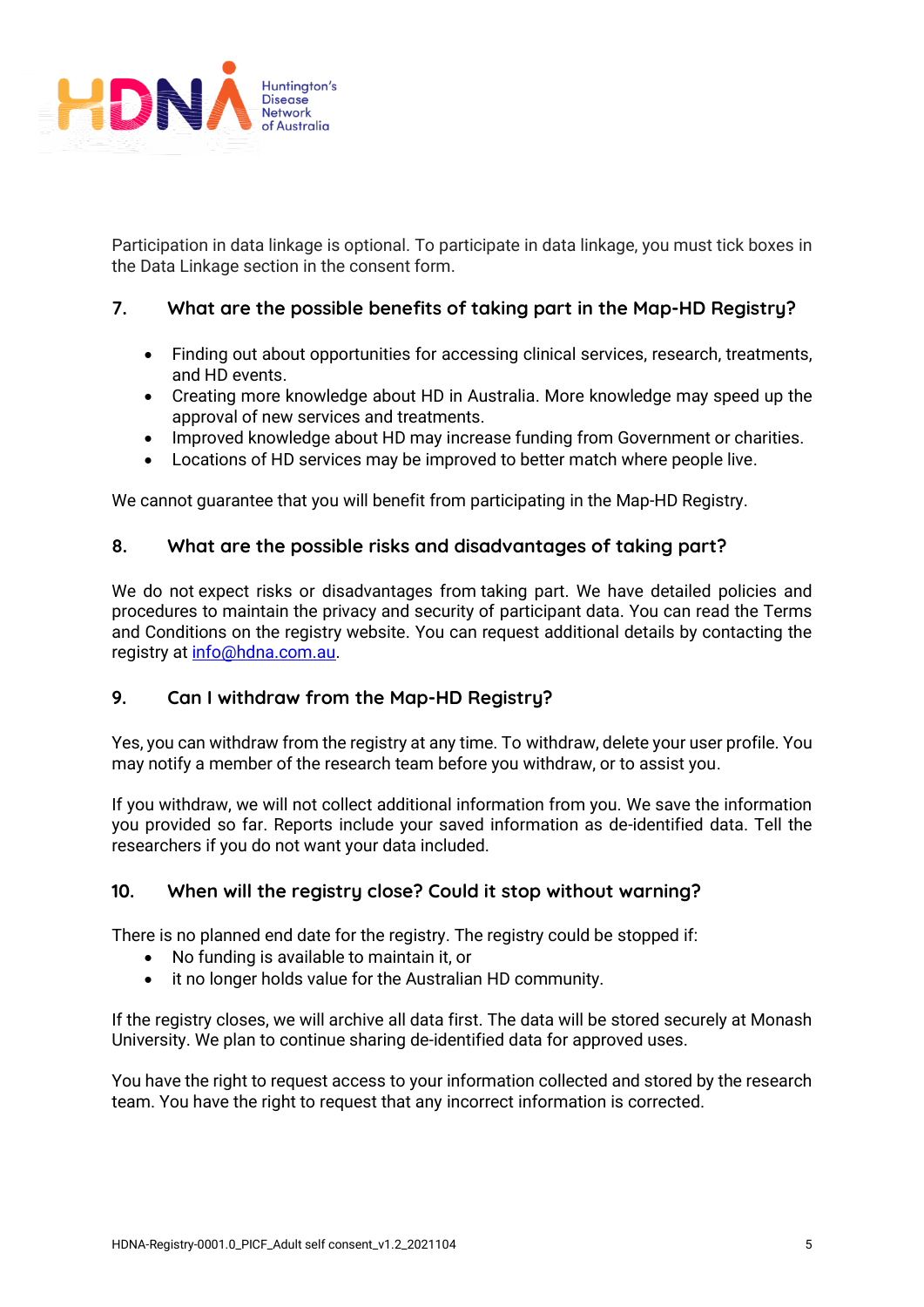

# **11. What should I do if I wish to make a complaint?**

If you have complaints about the registry or if you have questions, contact:

Monash Health Human Research Ethics Committee Deborah Dell Phone: 03 9594 4605 Email: deborah.dell@monashhealth.org

If taking part causes you to feel upset or distressed, contact a member of the research team for help.

# **12. Who is organising and funding the Map-HD Registry?**

The registry is funded by the Australian Government's National Health and Medical Research Council (NHMRC). The funds come from a grant to Professor Julie Stout at Monash University. Professor Stout's research team led the development of the registry. The team worked with a committee called the Map-HD Working Group of the HDNA. The working group included clinicians, staff from HD State Associations, and people affected by HD.

We plan to support the registry using grant funding. The Australian Government, companies or charities may provide support for the registry.

# **13. Who has reviewed the ethics of the Map-HD Registry?**

A Human Research Ethics Committee (HREC) reviews all registries in Australia. This committee is a group of people independent of the project. The HREC of Monash Health has approved the ethical aspects of the Map-HD Registry.

This registry is according to Australia's *National Statement on Ethical Conduct in Human Research (2018)*. This statement protects the interests of people who participate in human research studies and registries.

# **14. Further information and who to contact**

For more information about the Map-HD Registry, contact Professor Julie Stout (Julie.Stout@monash.edu, 03 9905 3987) or Dr Yifat Glikmann-Johnston (Yifat.Glikmann-Johnston@monash.edu, 03 9902 0238).

| Name      | Ms Deborah Dell                                              |
|-----------|--------------------------------------------------------------|
| Position  | Manager, Research Support Services and Human Research Ethics |
|           | Committee                                                    |
| Telephone | 03 9594 4605                                                 |
| Email     | deborah.dell@monashhealth.org                                |

### **Reviewing HREC approving this registry and HREC Executive Officer details**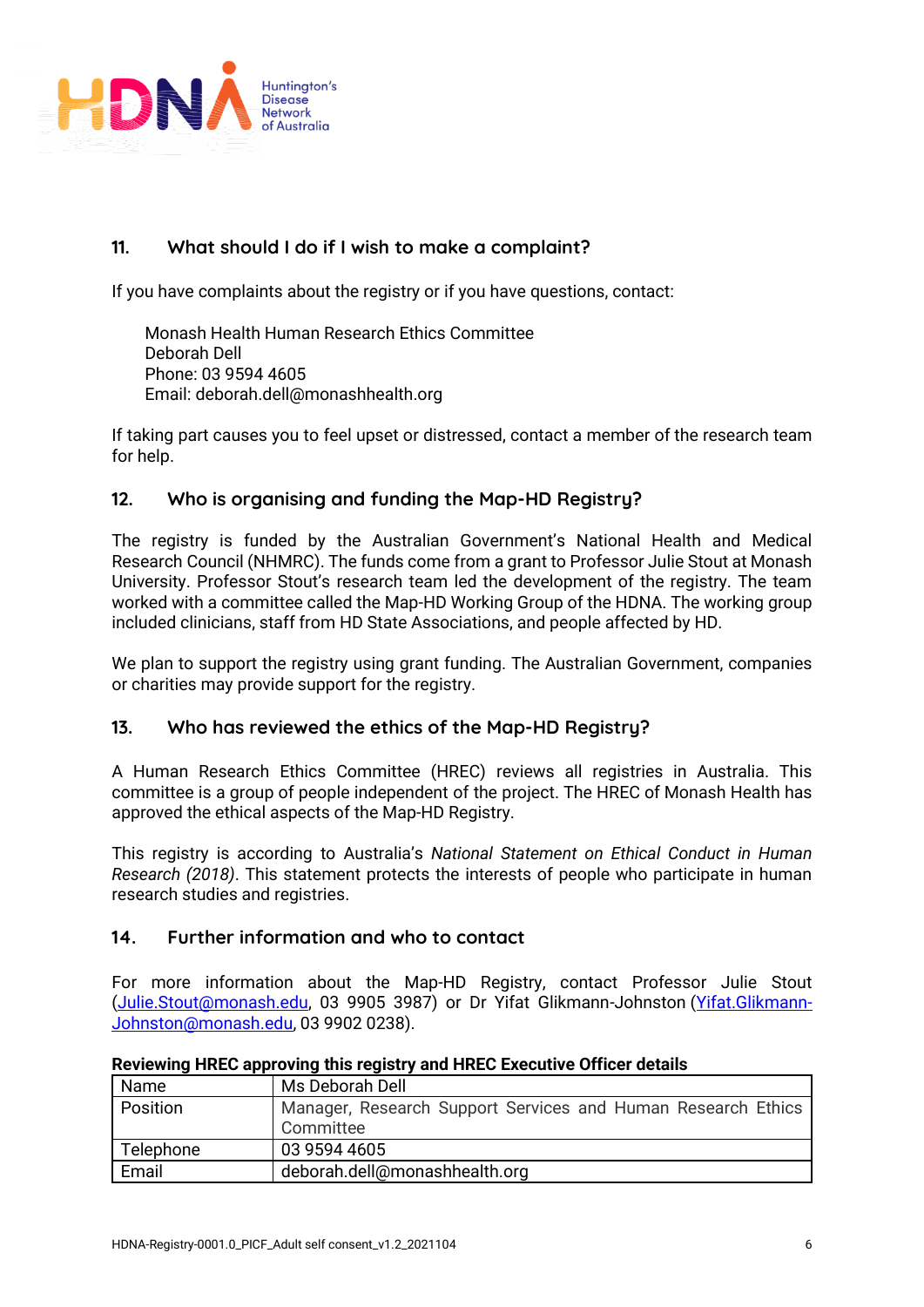

# **Consent Form**

Non-Interventional Study - Adult providing own consent

| Title                      | Map-HD Registry                          |
|----------------------------|------------------------------------------|
| <b>Short Title</b>         | Map-HD Registry                          |
| <b>Protocol Number</b>     | HDNA-Registry-0001.0                     |
| <b>Project Sponsor</b>     | <b>Monash University</b>                 |
| Coordinating Investigator/ | <b>Professor Julie Stout</b>             |
| Principal Investigator     | email Julie.Stout@Monash.edu             |
|                            | phone (03)9905-3987                      |
| Associate Investigator     | Dr Yifat Glikmann-Johnston               |
|                            | email Yifat.Glikmann-Johnston@Monash.edu |
|                            | phone (03)9903-0238                      |
| Location                   | <b>Monash University</b>                 |
| <b>Registry Type</b>       | <b>Self-Report Registry</b>              |

# **Consent Agreement for the REQUIRED Parts of the Map-HD Registry**

You must accept all five statements below to participate in the Map-HD Registry. Tick the boxes if you agree. Do not tick the boxes if you do not wish to take part.

- ☐ I have read the Map-HD Registry Participant Information or someone has read it to me in a language that I understand.
- $\Box$  I have had an opportunity to ask questions. If I did ask questions, I am satisfied with the answers I received.
- $\Box$  I freely agree to participate in the Map-HD Registry as described. I understand that I am free to withdraw at any time without it affecting my future health care.
- $\Box$  I consent to the personal information that I provide to the Map-HD Registry being used by Monash University for the purposes set out in the Participant Information.
- $\Box$  I understand that I can download a copy of the Participant Information to keep.